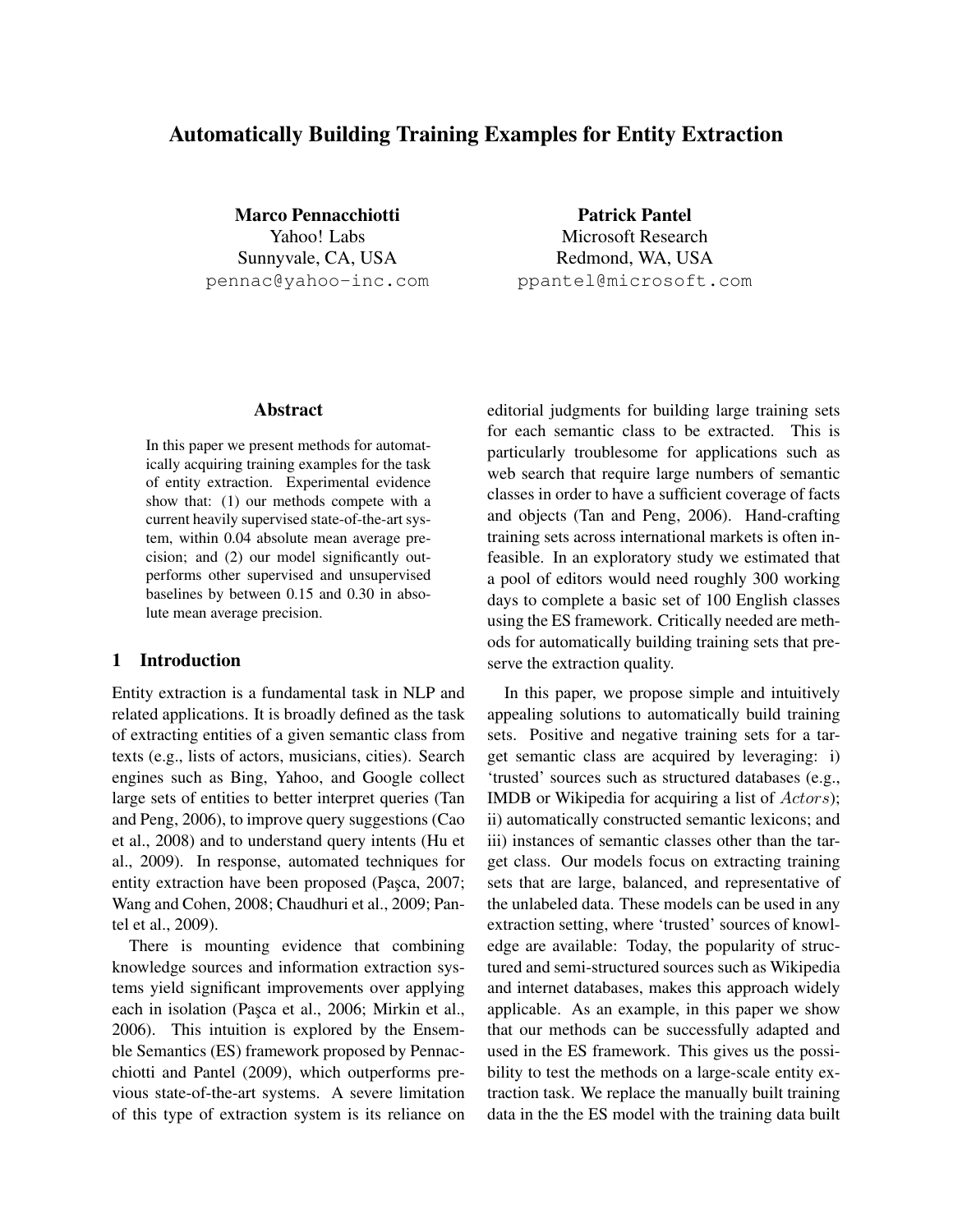by our algorithms. We show by means of a large empirical study that our algorithms perform nearly as good as the fully supervised ES model, within 4% in absolute mean average precision. Further, we compare the performance of our method against both Pasca et al. (2006) and Mirkin et al. (2006), showing 17% and 15% improvements in absolute mean average precision, respectively.

The main contributions of this paper are:

- We propose several general methods for automatically acquiring labeled training data; we show that they can be used in a large-scale extraction framework, namely ES; and
- We show empirical evidence on a large-scale entity extraction task that our system using automatically labeled training data performs nearly as well as the fully-supervised ES model, and that it significantly outperforms state-of-the-art systems.

#### 2 Automatic Acquisition of Training Data

Supervised machine learning algorithms require training data that is: (1) balanced and large enough to correctly model the problem at hand (Kubat and Matwin, 1997; Japkowicz and Stephen, 2002); and (2) representative of the unlabeled data to decode, i.e., training and unlabeled instances should be ideally drawn from the same distribution (Blumer et al., 1989; Blum and Langley, 1997). If these two properties are not met, various learning problems, such as overfitting, can drastically impair predictive accuracy. To address the above properties, a common approach is to select a subset of the unlabeled data (i.e., the instances to be decoded), and manually label them to build the training set.

In this section we propose methods to automate this task by leveraging the multitude of structured knowledge bases available on the Web.

Formally, given a *target class* c, our goal is to implement methods to automatically build a training set  $T(c)$ , composed of both positive and negative examples, respectively  $P(c)$  and  $N(c)$ ; and to apply  $T(c)$  to classify (or rank) a set of *unlabeled data*  $U(c)$ , by using a learning algorithm. For example, in entity extraction, given the class Actors, we might have  $P(c)$  =  ${Brad Pitt, Robert De Niro}$  and  $N(c)$  = {Serena W illiams, Rome, Robert Demiro}.

Below, we define the components of a typical knowledge acquisition system as in the ES framework, where our methods can be applied :

Sources. Textual repositories of information, either structured (e.g., Freebase), semi-structured (e.g., HTML tables) or unstructured (e.g., a webcrawl). Information sources serve as inputs to the extraction system, either for the Knowledge Extractors to generate candidate instances, or for the Feature Generators to generate features (see below).

Knowledge Extractors (KE). Algorithms responsible for extracting candidate instances such as entities or facts. Extractors fall into two categories: trusted and untrusted. *Trusted extractors* execute on structured sources where the contents are deemed to be highly accurate. *Untrusted extractors* execute on unstructured or semi-structured sources and generally generate high coverage but noisy knowledge.

Feature Generators. Methods that extract evidence (features) of knowledge in order to decide which extracted candidate instances are correct.

Ranker. A module for ranking the extracted instances using the features generated by the feature generators. In supervised ML-based rankers, labeled training instances are required to train the model. Our goal here is to automatically label training instances thus avoiding the editorial costs.

#### 2.1 Acquiring Positive Examples

Trusted positives: Candidate instances for a class c that are extracted by a trusted Knowledge Extractor (e.g., a wrapper induction system over IMDB), tend to be mostly positive examples. A basic approach to acquiring a set of positive examples is then to sample from the unlabeled set  $U(c)$  as follows:

$$
P(c) = \{i \in U(c) : (\exists \, KE_i | KE_i \, is \, trusted\} \, (1)
$$

where  $KE_i$  is a knowledge extractor that extracted instance i.

The main advantage of this method is that  $P(c)$  is guaranteed to be highly accurate, i.e., most instances are true positives. On the downside, instances in  $P(c)$  are not necessarily representative of the untrusted KEs. This can highly impact the performance of the learning algorithm, which could overfit the training data on properties that are specific to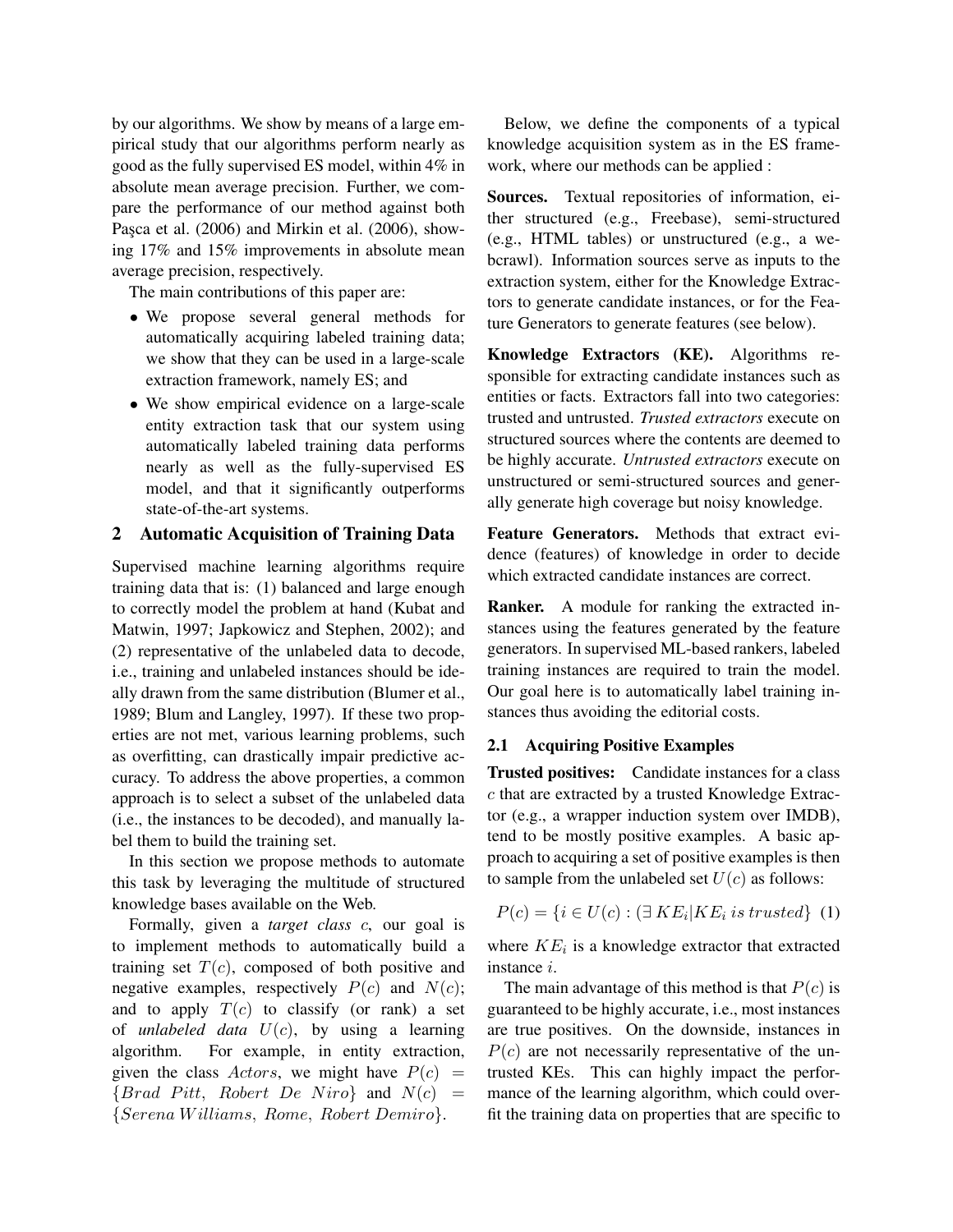the trusted KEs, but that are not representative of the true population to be decoded (which is largely coming from untrusted KEs).

We therefore enforce that the instances in  $P(c)$ are extracted not only from a trusted KE, but also from any of the untrusted extractors:

$$
P(c) = \{i \in U(c) : \exists KE_i | KE_i \text{ is trusted } \land \exists KE_j | KE_j \text{ is untrusted}\}\
$$
\n(2)

External positives: This method selects the set of positive examples  $P(c)$  from an external repository, such as an ontology, a database, or an automatically harvested source. The main advantage of this method is that such resources are widely available for many knowledge extraction tasks. Yet, the risk is that  $P(c)$  is not representative of the unlabeled instances  $U(c)$ , as they are drawn from different populations.

## 2.1.1 Acquiring Negative Examples

Acquiring negative training examples is a much more daunting task (Fagni and Sebastiani, 2007). The main challenge is to select a set which is a good representative of the unlabeled negatives in  $U(c)$ . Various strategies can be adopted, ranging from selecting near-miss examples to acquiring generic ones, each having its own pros and cons. Below we propose our methods, some building on previous work described in Section 5.

**Near-class negatives:** This method selects  $N(c)$ from the population  $U(C)$  of the set of classes C which are semantically similar to c. For example, in entity extraction, the classes Athletes, Directors and Musicians are semantically similar to the class Actors, while Manufacturers and Products are dissimilar. Similar classes allow us to select negative examples that are semantic near-misses for the class c. The hypothesis is the following:

*A positive instance extracted for a class similar to the target class* c*, is likely to be a near-miss incorrect instance for* c*.*

To model this hypothesis, we acquire  $N(c)$  from the set of instances having the following two restrictions:

1. The instance is most likely correct for C

## 2. The instance is most likely incorrect for  $c$

Note that restriction (1) alone is not sufficient, as an instance of C can be at the same time also instance of c. For example, given the target class *Actors*, the instance *'Woody Allen'* ∈ *Directors*, is not a good negative example for *Actors*, since Woody Allen is both a director and an actor.

In order to enforce restriction (1), we select only instances that have been extracted by a trusted KE of  $C$ , i.e., the confidence of them being positive is very high. To enforce (2), we select instances that have never been extracted by any KE of c. More formally, we define  $N(c)$  as follows:

$$
N(c) = \bigcup_{c_i \in C} P(c_i) \setminus U(c) \tag{3}
$$

The main advantage of this method is that it acquires negatives that are semantic near-misses of the target class, thus allowing the learning algorithm to focus on these borderline cases (Fagni and Sebastiani, 2007). This is a very important property, as most incorrect instances extracted by unsupervised KEs are indeed semantic near-misses. On the downside, the extracted examples are not representative of the negative examples of the target class  $c$ , since they are drawn from two different distributions.

**Generic negatives:** This method selects  $N(c)$ from the population  $U(C)$  of all classes C different from the target class  $c$ , i.e., both classes semantically similar and dissimilar to c. The method is very similar to the one above, apart from the selection of  $C$ , which now includes any class different from c. The underlying hypothesis is the following:

## *A positive instance extracted for a class different from the target class* c*, is likely to be an incorrect instance for* c*.*

This method acquires negatives that are both semantic near-misses and far-misses of the target class. The learning algorithm is then able to focus both on borderline cases and on clear-cut incorrect cases, i.e. the hypothesis space is potentially larger than for the near-class method. On the downside, the distribution of  $c$  and  $C$  are very different. By enlarging the potential hypothesis space, the risk is then again to capture hypotheses that overfit the training data on properties which are not representative of the true population to be decoded.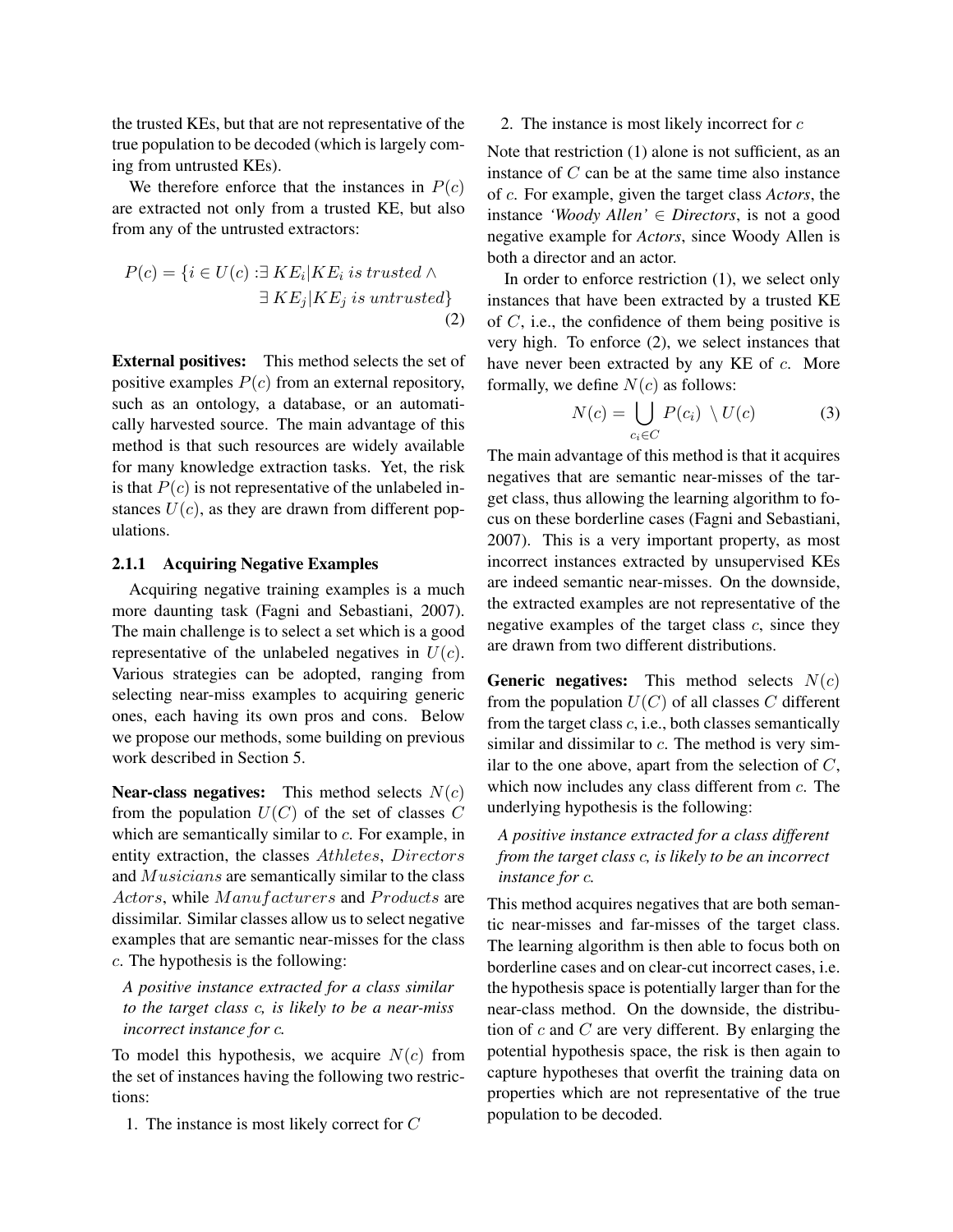Same-class negatives: This method selects the set of negative examples  $N(c)$  from the population  $U(c)$ . The driving hypothesis is the following:

*If a candidate instance for a class* c *has been extracted by only one KE and this KE is untrusted, then the instance is likely to be incorrect, i.e., a negative example for* c*.*

The above hypothesis stems from an intuitive observation common to many ensemble-based paradigms (e.g., ensemble learning in Machine Learning): the more evidence you have of a given fact, the higher is the probability of it being actually true. In our case, the fact that an instance has been extracted by only one untrusted KE, provides weak evidence that the instance is correct.  $N(c)$  is defined as follows:

$$
N(c) = \{ i \in U(c) : \exists! \; KE_i \; \wedge KE_i \; is \; untrusted \}
$$
\n
$$
\tag{4}
$$

The main advantage of this method is that the acquired instances in  $N(c)$  are good representatives of the negatives that will have to be decoded, i.e., they are drawn from the same distribution  $U(c)$ . This allows the learning algorithm to focus on the typical properties of the incorrect examples extracted by the pool of KEs.

A drawback of this method is that instances in  $N(c)$  are not guaranteed to be true negatives. It follows that the final training set may be noisy. Two main strategies can be applied to mitigate this problem: (1) Use a learning algorithm which is robust to noise in the training data; and (2) Adopt techniques to automatically reduce or eliminate noise. We here adopt the first solution, and leave the second as a possible avenue for future work, as described in Section 6. In Section 4 we demonstrate the amount of noise in our training data, and show that its impact is not detrimental for the overall performance of the system.

## 3 A Use Case: Entity Extraction

Entity extraction is a fundamental task in NLP (Cimiano and Staab, 2004; McCarthy and Lehnert, 2005) and web search (Chaudhuri et al., 2009; Hu et al., 2009; Tan and Peng, 2006), responsible for extracting instances of semantic classes (e.g., *'Brad Pitt'* and *'Tom Hanks'* are instances of the class *Actors*). In this section we apply our methods for automatically acquiring training data to the ES entity extraction system described in Pennacchiotti and Pantel  $(2009).$ <sup>1</sup>

The system relies on the following three **knowl**edge extractors.  $KE_{trs}$ : a 'trusted' database wrapper extractor acquiring entities from sources such as *Yahoo! Movies*, *Yahoo! Music* and *Yahoo! Sports*, for extracting respectively *Actors*, *Musicians* and *Athletes*.  $KE_{pat}$ : an 'untrusted' pattern-based extractor reimplementing Paşca et al.'s (2006) stateof-the-art web-scale fact extractor.  $KE_{dis}$ : an 'untrusted' distributional extractor implementing a variant of Pantel et al.'s (2009).

The system includes four feature generators, which compute a total of 402 features of various types extracted from the following sources: (1) a body of 600 million documents crawled from the Web at Yahoo! in 2008; (2) one year of web search queries issued to Yahoo! Search; (3) all HTML inner tables extracted from the above web crawl; (4) an official Wikipedia dump from February 2008, consisting of about 2 million articles.

The system adopts as a ranker a supervised Gradient Boosted Decision Tree regression model (GBDT) (Friedman, 2001). GBDT is generally considered robust to noisy training data, and hence is a good choice given the errors introduced by our automatic training set construction algorithms.

#### 3.1 Training Data Acquisition

The positive and negative components of the training set for GBDT are built using the methods presented in Section 2, as follows:

**Trusted positives** ( $P_{trs}$  and  $P_{cls}$ ): According to Eq. 2, we acquire a set of positive instances  $P_{cls}$ as a random sample of the instances extracted by both  $KE_{trs}$  and either:  $KE_{dis}$ ,  $KE_{pat}$  or both of them. As a basic variant, we also experiment with the simpler definition in Eq. 1, i.e. we acquire a set of positive instances  $P_{trs}$  as a random sample of the instances extracted by the trusted extractor  $KE$ <sub>trs</sub>, irrespective of  $KE_{dis}$  and  $KE_{pat}$ .

**External positives**  $(P_{cbc})$ : Any external repository of positive examples would serve here. In our spe-

<sup>&</sup>lt;sup>1</sup>We here give a summary description of our implementation of that system. Refer to the original paper for more details.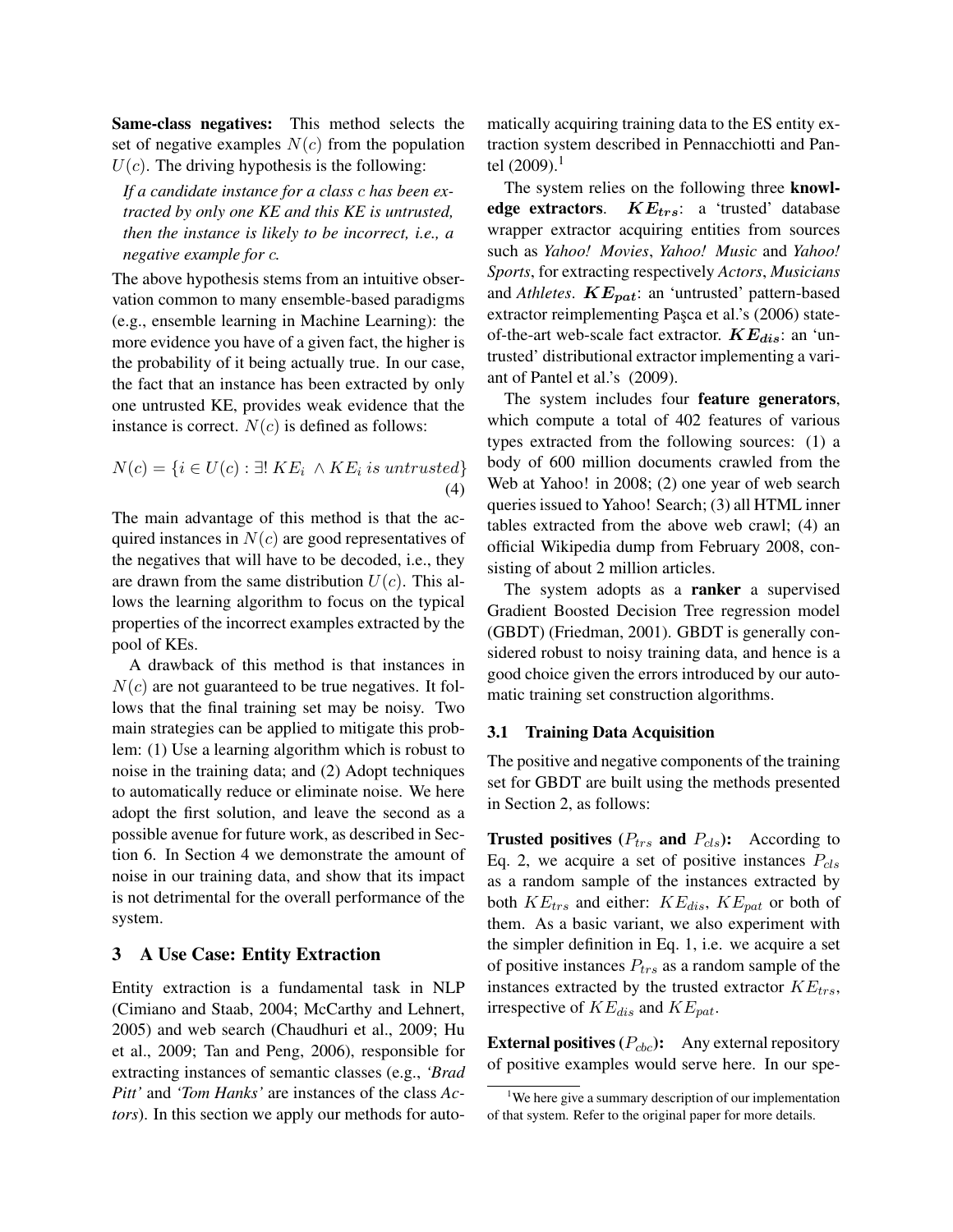cific implementation, we select a set of positive examples from the CBC repository (Pantel and Lin, 2002). CBC is a word clustering algorithm that groups instances appearing in similar textual contexts. By manually analyzing the cluster members in the repository created by CBC, it is easy to pickup the cluster(s) representing a target class.

**Same-class negatives**  $(N_{cls})$ : We select a set of negative instances as a random sample of the instances extracted by only one extractor, which can be either of the two untrusted ones,  $KE_{dis}$  or  $KE_{pat}.$ 

**Near-class negatives**  $(N_{\text{other}})$ : We select a set of negative instances, as a random sample of the instances extracted by any of our three extractors for a class different than the one at hand. We also enforce the condition that instances in  $N_{\text{other}}$  must not have been extracted for the class at hand.

**Generic negatives**  $(N_{cbc})$ : We automatically select as generic negatives a random sample of instances appearing in any CBC cluster, except those containing at least one member of the class at hand (i.e., containing at least one instance extracted by one of our KEs for the given class).

#### 4 Experimental Evaluation

In this section, we report experiments comparing the ranking performance of our different methods for acquiring training data presented in Section 3, to three different baselines and a fully supervised upper-bound.

## 4.1 Experimental Setup

We evaluate over three semantic classes: *Actors* (movie, tv and stage actors); *Athletes* (professional and amateur); *Musicians* (singers, musicians, composers, bands, and orchestras), so to compare with (Pennacchiotti and Pantel, 2009). Ranking performance is tested over the test set described in the above paper, composed of 500 instances, randomly selected from the instances extracted by  $KE_{pat}$  and  $KE_{dis}$  for each of the classes<sup>2</sup>.

We experiment with various instantiations of the ES system, each trained on a different training set obtained from our methods. The different system instantiations (i.e., different training sets) are reported in Table 1 (Columns 1-3). Each training set consists of 500 positive examples, and 500 negative examples.

As an **upper bound**, we use the ES system, where the training consists of 500 manually annotated instances ( $P_{man}$  and  $N_{man}$ ), randomly selected from those extracted by the KEs. This allows us to directly check if our automatically acquired training sets can compete to the human upper-bound. We also compare to the following baselines.

**Baseline 1:** An unsupervised rule-based ES system, assigning the lowest score to instances extracted by only one KE, when the KE is untrusted; and assigning the highest score to any other instance.

**Baseline 2:** An unsupervised rule-based ES system, adopting as KEs the two untrusted extractors  $KE_{pat}$  and  $KE_{dis}$ , and a rule-based *Ranker* that assigns scores to instances according to the sum of their normalized confidence scores.

**Baseline 3:** An instantiation of our ES system, trained on  $P_{man}$  and  $N_{man}$ . The only difference with the upper-bound is that it uses only two features, namely the confidence score returned by  $KE_{dis}$  and  $KE_{pat}$ . This instantiation implements the system presented in (Mirkin et al., 2006).

For evaluation, we use *average precision* (AP), a standard information retrieval measure for evaluating ranking algorithms:

$$
AP(L) = \frac{\sum_{i=1}^{|L|} P(i) \cdot corr(i)}{\sum_{i=1}^{|L|} corr(i)}
$$
(5)

where L is a ranked list produced by a system,  $P(i)$ is the precision of  $L$  at rank  $i$ , and *corr(i)* is 1 if the instance at rank *i* is correct, and 0 otherwise.

In order to accurately compute statistical significance, we divide the test set in 10-folds, and compute the AP mean and variance obtained over the 10-folds. For each configuration, we perform the random sampling of the training set five times, rebuilding the model each time, to estimate the variance when varying the training sampling.

#### 4.2 Experimental Results

Table 1 reports average precision (AP) results for different ES instantiations, separately on the three

<sup>&</sup>lt;sup>2</sup>We do not test over instances extracted by  $KE_{trs}$ , as they do not go though the decoding phase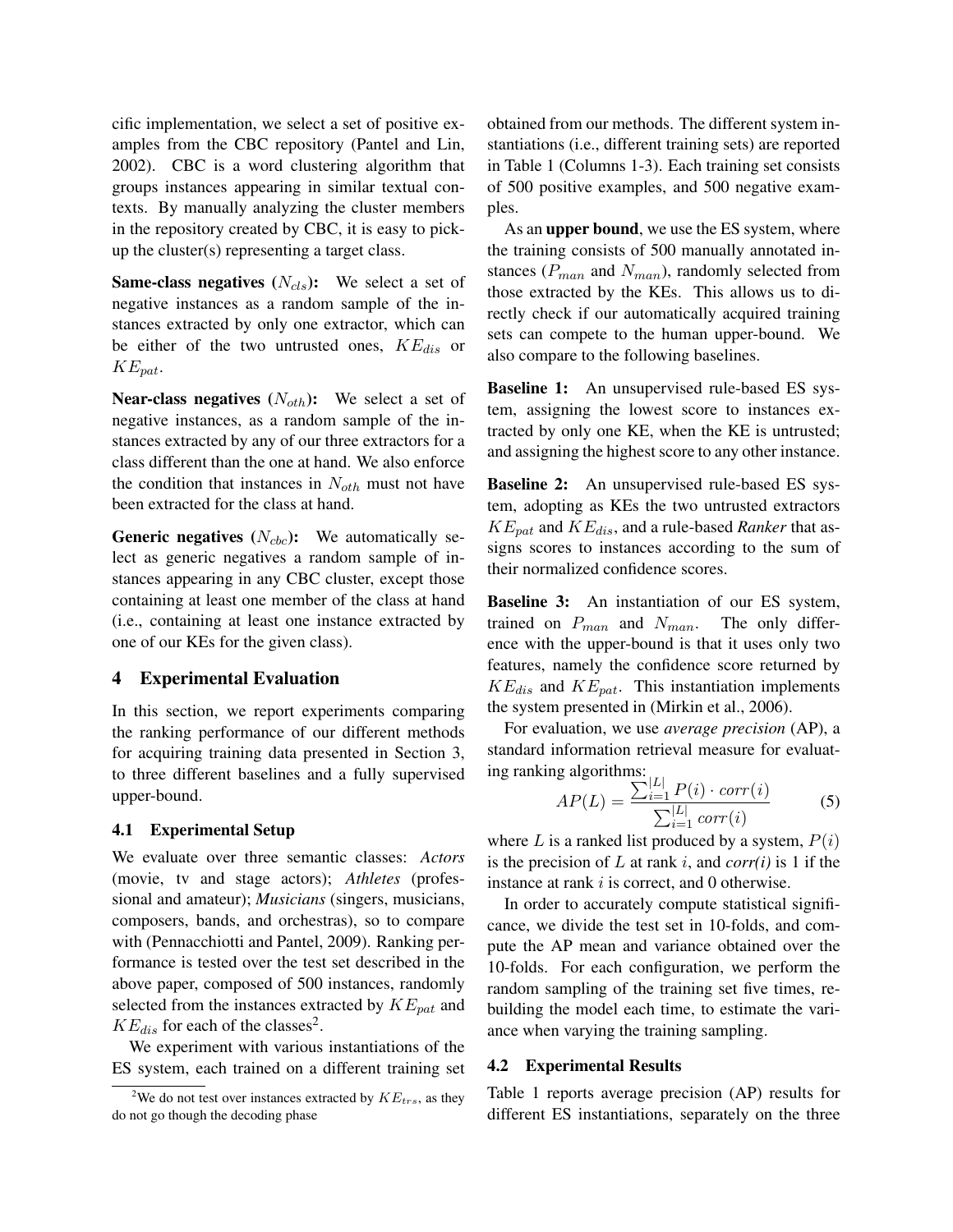| <b>System</b>           | <b>Training Set</b> |                               | AP                   |                       |                      | <b>MAP</b>            |
|-------------------------|---------------------|-------------------------------|----------------------|-----------------------|----------------------|-----------------------|
|                         | <b>Positives</b>    | <b>Negatives</b>              | <b>Actors</b>        | <b>Athletes</b>       | <b>Musicians</b>     |                       |
| Baseline1 (unsup.)      |                     |                               | 0.562                | 0.535                 | 0.437                | 0.511                 |
| Baseline2 (unsup.)      |                     |                               | 0.676                | 0.664                 | 0.576                | 0.639                 |
| Baseline3 (sup.)        | $P_{man}$           | $N_{man}$                     | 0.715                | 0.697                 | 0.576                | 0.664                 |
| Upper-bound (full-sup.) | $P_{man}$           | $N_{man}$                     | $0.860\%$            | $0.901\$              | $0.786$ <sup>§</sup> | $0.849\%$             |
| S1.                     | $P_{cls}$           | $N_{oth}$                     | $0.751^{\dagger}$    | $0.880^{\frac{5}{3}}$ | 0.642                | $0.758^{\frac{5}{3}}$ |
| S <sub>2</sub> .        | $P_{cls}$           | $N_{cbc}$                     | $0.734^{\dagger}$    | $0.854$ <sup>§</sup>  | 0.644                | $0.744^{\ddagger}$    |
| S3.                     | $P_{cls}$           | $N_{cls}$                     | $0.842^{\S}$         | $0.806$ <sup>§</sup>  | $0.770^{\S}$         | $0.806$ <sup>§</sup>  |
| S4.                     | $P_{cls}$           | $N_{\rm oth}+N_{\rm cbc}$     | $0.756^{\ddagger}$   | $0.853$ <sup>§</sup>  | $0.693^{\ddagger}$   | $0.767$ <sup>§</sup>  |
| S5.                     | $P_{cls}$           | $N_{cls}+N_{oth}$             | $0.835$ <sup>§</sup> | $0.807$ <sup>§</sup>  | $0.763$ <sup>§</sup> | $0.802$ <sup>§</sup>  |
| S6.                     | $P_{cls}$           | $N_{cls}+N_{cbc}$             | $0.838^{\S}$         | $0.822$ <sup>§</sup>  | $0.768^{\S}$         | $0.809\%$             |
| S7.                     | $P_{cls}$           | $N_{cls} + N_{oth} + N_{cbc}$ | $0.838^{\S}$         | $0.818^{5}$           | $0.764$ <sup>§</sup> | $0.807$ <sup>§</sup>  |

Table 1: Average precision (AP) results of systems using different training sets, compared to two usupervised Baselines, a supervised Baseline, and a fully supervised upper-bound system. § indicates statistical significance at the 0.95 level wrt all Baselines. ‡ indicates statistical significance at the 0.95 level wrt Baseline1 and Baseline 2. † indicates statistical significance at the 0.95 level wrt Baseline1.

classes; and the mean average precision (MAP) computed across the classes. We report results using  $P_{cls}$  as positive training, and varying the negative training composition<sup>3</sup>. Systems S1-S3 use a single method to build the negatives. Systems S4- S6 combine two methods (250 examples from one method, 250 from the other), and S7 combines all three methods. Table 3 reports additional basic results when varying the positive training set composition, and fixing the best performing negative set (namely  $N_{cls}$ ).

Table 1 shows that all systems outperform the baselines in MAP, with 0.95 statistical significance, but S2 which is not significant wrt *Baseline 3*. S6 is the best performing system, achieving 0.809 MAP, only 4% below the supervised upper-bound (statistically insignificant at the 0.95 level). These results indicate that our methods for automatically acquiring training data are highly effective and competitive with manually crafted training sets.

A class-by-class analysis reveals similar behavior for *Actors* and *Musicians*. For these two classes, the best negative set is  $N_{cls}$  (system S3), achieving alone the best AP (respectively 0.842 and 0.770 for *Actors* and *Musicians*, 2.1% and 1.6% points below the upper-bound).  $N_{\text{oth}}$  and  $N_{\text{cbc}}$  show a lower accuracy, more than 10% below  $N_{cls}$ . This suggest that the most promising strategy for automatically

| Negative set  | <b>False Negatives</b> |                 |                  |  |  |  |
|---------------|------------------------|-----------------|------------------|--|--|--|
|               | <b>Actors</b>          | <b>Athletes</b> | <b>Musicians</b> |  |  |  |
| $N_{cls}$     | 5%                     | 45%             | 30%              |  |  |  |
| $N_{\rm oth}$ | $0\%$                  | 10%             | 10%              |  |  |  |
| $N_{chc}$     | $0\%$                  | $0\%$           | 15%              |  |  |  |

Table 2: Percentage of false negatives in different types of negative sets, across the three experimented classes (estimations over a random sample of 20 examples per class).

acquiring negative training data is to collect examples from the target class, as they guarantee to be drawn from the same distribution as the instances to be decoded. The use of near- and far-misses is still valuable (AP results are still better than the baselines), but less effective.

Results for *Athletes* give different evidence: the best performing negative set is  $N_{\text{oth}}$ , performing significantly better than  $N_{cls}$ . To investigate this contrasting result, we manually picked 20 examples from  $N_{cls}$ ,  $N_{oth}$  and  $N_{cbc}$  for each class, and checked their degree of noise, i.e., how many false negatives they contain. Table 2 reports the results: these numbers indicate that the  $N_{cls}$  is very noisy for the *Athletes* class, while it is more clean for the other two classes. This suggests that the learning algorithm, while being robust enough to cope with the small noise in Ncls for *Actors* and *Musicians*, it starts to diverge when too many false negatives are presented for training, as it happens for *Athletes*.

False negatives in  $N_{cls}$  are correct instances extracted by one untrusted KE alone. The results in

<sup>&</sup>lt;sup>3</sup>For space limitation we cannot report exhaustively all combinations.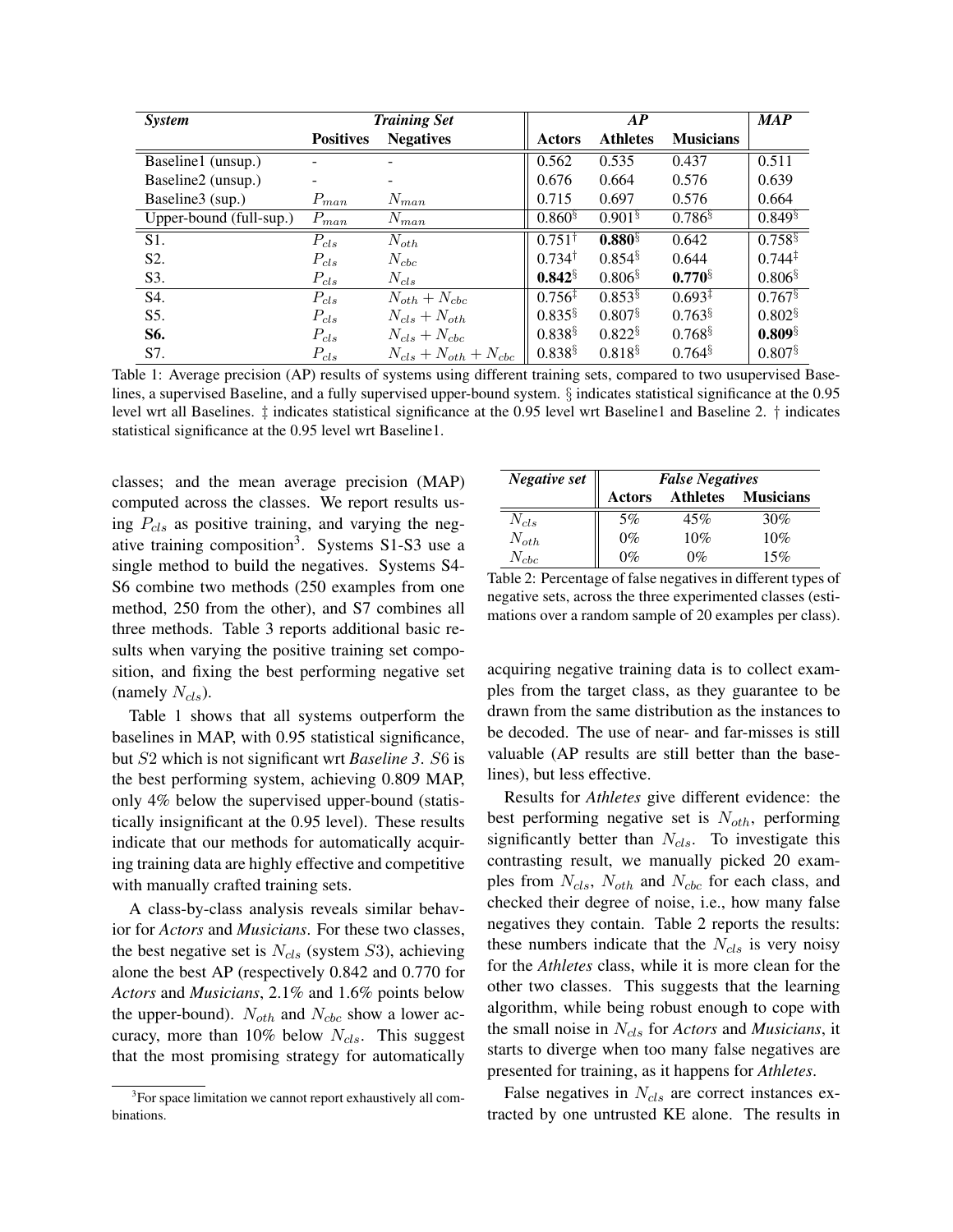Table 2 indicates that our untrusted KEs are more accurate in extracting instances for *Athletes* than for the other classes: accurate enough to make our training set too noisy, thus decreasing the performance of S3 wrt S1 and S2. This indicates that the effectiveness of  $N_{cls}$  decreases when the accuracy of the untrusted KEs is higher.

A good strategy to avoid the above problem is to pair  $N_{cls}$  with another negative set, either  $N_{cbc}$  or  $N_{\text{oth}}$ , as in S5 and S6, respectively. Then, when the above problem is presented, the learning algorithm can rely on the other negative set to compensate some for the noise. Indeed, when adding  $N_{cbc}$  to  $N_{cls}$  (system S6) the accuracy over *Athletes* improves, while the overall performance across all classes (MAP) is kept constant wrt the system using  $N_{cls}$  (S3).

It is interesting that in Table 2,  $N_{cbc}$  and  $N_{\text{oth}}$  also have a few false negatives. An intrinsic analysis reveals that these are either: (1) Incorrect instances of the other classes that are actual instances of the target class; (2) Correct instances of other classes that are also instances of the target class. Case (1) is caused by errors of KEs for the other classes (e.g., erroneously extracting *'Matthew Flynt'* as a *Musician*). Case (2) covers cases in which instances are ambiguous across classes, for example *'Kerry Taylor'* is both an *Actor* and a *Musician*. This observation is still surprising, since Eq. 3 explicitly removes from  $N_{cbc}$  and  $N_{\text{other}}$  any correct instance of the target class extracted by the KEs. The presence of false negatives is then due to the low coverage of the KEs for the target class, e.g. the KEs were not able to extract *'Matthew Flynt'* and *'Kerry Taylor'* as actors.

Correlations. We computed the Spearman correlation coefficient  $r$  among the rankings produced by the different system instantiations, to verify how complementary the information enclosed in the training sets are for building the learning model. Among the basic systems  $S1 - S3$ , the highest correlation is between S1 and S2 ( $r = 0.66$  in average across all classes), which is expected, since they both apply the principle of acquiring negative examples from classes other than the target one. S3 exhibits lower correlation with both S1 and S2, respectively  $r = 0.57$  and  $r = 0.53$ , suggesting that it is complementary to them. Also, the best system S6

|     |  |  | System Training Set<br>Pos. Neg. Act. Ath. Mus.                                                                                                                                                                                                                     |  |  | <b>MAP</b> |
|-----|--|--|---------------------------------------------------------------------------------------------------------------------------------------------------------------------------------------------------------------------------------------------------------------------|--|--|------------|
|     |  |  |                                                                                                                                                                                                                                                                     |  |  |            |
| S3. |  |  |                                                                                                                                                                                                                                                                     |  |  |            |
| S8. |  |  |                                                                                                                                                                                                                                                                     |  |  |            |
| S9. |  |  | $\begin{tabular}{ c c c c c c c c } \hline $P_{cls}$ & $N_{cls}$ & $0.842$ & $0.806$ & $0.770$ & $0.806$ \\ $P_{trs}$ & $N_{cls}$ & $0.556$ & $0.779$ & $0.557$ & $0.631$ \\ $P_{cbc}$ & $N_{cls}$ & $0.633$ & $0.521$ & $0.561$ & $0.571$ \\ \hline \end{tabular}$ |  |  |            |

Table 3: Comparative average precision (AP) results for systems using different positive sets as training data.



Figure 1: Average precision of system *S6* with different training sizes.

has higher correlation with  $S3 (r = 0.94)$  than with  $S2 (r = 0.62)$ , indicating that in the combination of  $N_{cls}$  and  $N_{cbc}$ , most of the model is built on  $N_{cls}$ .

Varying the positive training. Table 3 reports results when fixing the negative set to the best performing  $N_{cls}$ , and exploring the use of other positive sets. As expected  $P_{cls}$  largely outperforms  $P_{trs}$ , confirming that removing the constraint in Eq. 2 and using the simpler Eq. 1 makes the training set unrepresentative of the unlabeled population. A similar observation stands for  $P_{\text{c}bc}$ . These results indicate that having a good trusted KE, or even an external resource of positives, is effective only when selecting from the training set examples that are also extracted by the untrusted KEs.

Varying the training size. In Figure 1 we report an analysis of the AP achieved by the best performing System (S6), when varying the training size, i.e., changing the cardinality of  $P_{cls}$  and  $N_{cls} + N_{cbc}$ . The results show that a relatively small-sized training set offers good performance, the plateau being reached already with 500 training examples. This is an encouraging result, showing that our methods can potentially be applied also in cases where few examples are available, e.g., for rare or not wellrepresented classes.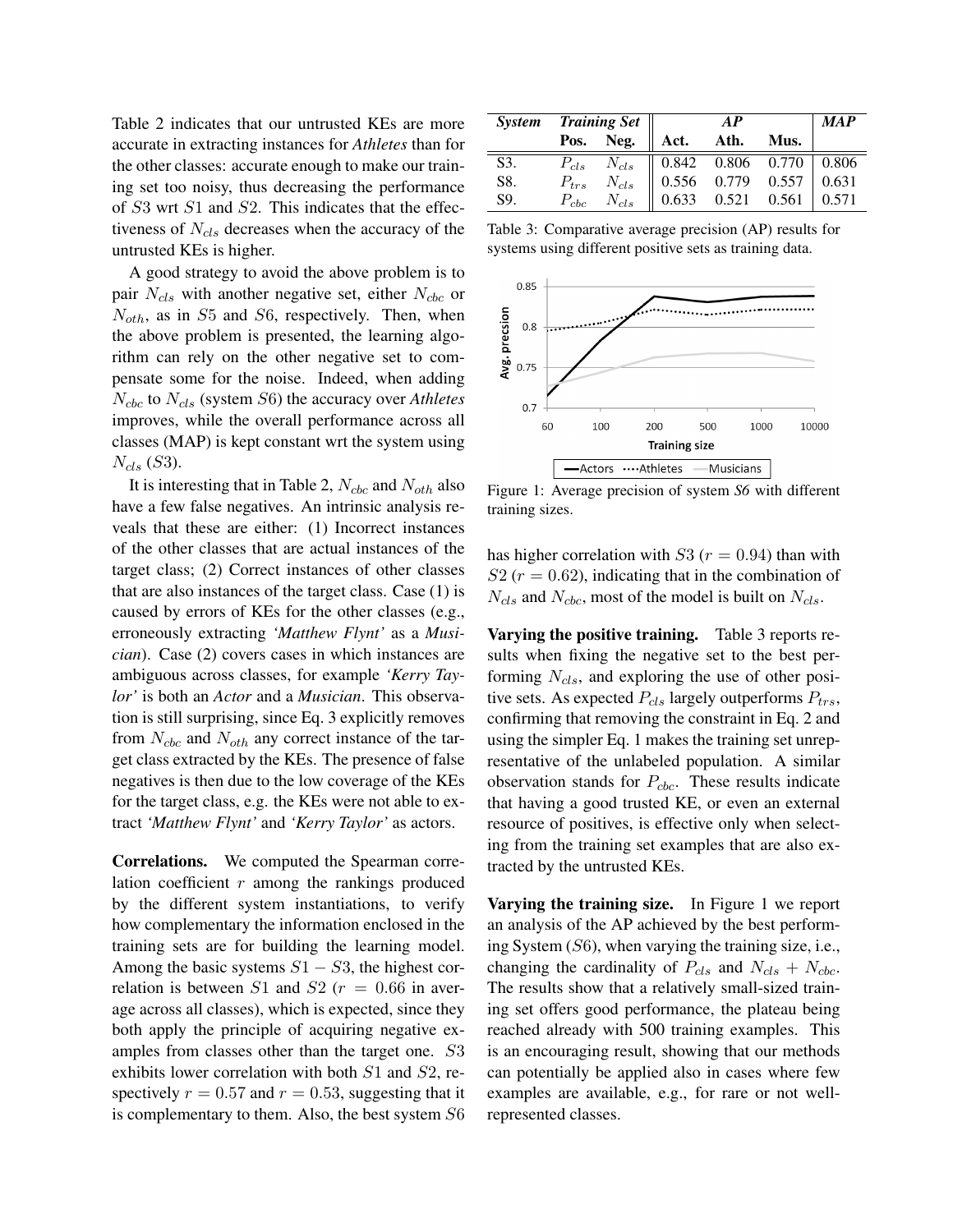## 5 Related Work

Most relevant are efforts in *semi-supervised learning*. Semi-supervised systems use both labeled and unlabeled data to train a machine learning system. Most common techniques are based on co-training and self-training. *Co-training* uses a small set of labeled examples to train two classifiers at the same time. The classifiers use independent views (i.e. 'conditionally independent' feature sets) to represent the labeled examples. After the learning phase, the most confident predictions of each classifier on the unlabeled data are used to increase the labeled set of the other. These two phases are repeated until a stop condition is met. Co-training has been successfully applied to various applications, such as statistical parsing (Sarkar, 2001) and web pages classification (Yarowsky, 1998). *Selftraining* techniques (or bootsrapping) (Yarowsky, 1995) start with a small set of labeled data, and iteratively classify unlabeled data, selecting the most confident predictions as additional training. Selftraining has been applied in many NLP tasks, such as word sense disambiguation (Yarowsky, 1995) and relation extraction (Hearst, 1992). Unlike typical semi-supervised approaches, our approach reduces the needed amount of labeled data not by acting on the learning algorithm itself (any algorithm can be used in our approach), but on the method to acquire the labeled training data.

Our work also relates to the automatic acquisition of labeled negative training data. Yangarber et al. (2002) propose a pattern-based bootstrapping approach for harvesting generalized names (e.g., diseases, locations), where labeled negative examples for a given class are taken from positive seed examples of 'competing' classes (e.g. examples of diseases are used as negatives for locations). The approach is semi-supervised, in that it requires some manually annotated seeds. The study shows that using competing categories improves the accuracy of the system, by avoiding *sematic drift*, which is a common cause of divergence in boostrapping approaches. Similar approaches are used among others in (Thelen and Riloff, 2002) for learning semantic lexicons, in (Collins and Singer, 1999) for namedentity recognition, and in (Fagni and Sebastiani, 2007) for hierarchical text categorization. Some of

our methods rely on the same intuition described above, i.e., using instances of other classes as negative training examples. Yet, the ES framework allows us to add further restrictions to improve the quality of the data.

## 6 Conclusion

We presented simple and general techniques for automatically acquiring training data, and then tested them in the context of the Ensemble Semantics framework. Experimental results show that our methods can compete with supervised systems using manually crafted training data. It is our hope that these simple and easy-to-implement methods can alleviate some of the cost of building machine learning architectures for supporting open-domain information extraction, where the potentially very large number of classes to be extracted makes infeasible the use of manually labeled training data.

There are many avenues for future work. Although our reliance on high-quality knowledge sources is not an issue for many head classes, it poses a challenge for tail classes such as 'wine connoisseurs', where finding alternative sources of high precision samples is important. We also plan to explore techniques to automatically identify and eliminate mislabeled examples in the training data as in (Rebbapragada and Brodley, 2007), and relax the boolean assumption of trusted/untrusted extractors into a graded one. Another important issue regards the discovery of 'near-classes' for collecting nearclasses negatives: we plan to automate this step by adapting existing techniques as in (McIntosh, 2010). Finally, we plan to experiment on a larger set of classes, to show the generalizability of the approach.

Our current work focuses on leveraging autolearning to create an extensive taxonomy of classes, which will constitute the foundation of a very large knowledge-base for supporting web search.

#### References

- Avrim L. Blum and Pat Langley. 1997. Selection of relevant features and examples in machine learning. *Artificial Intelligence*, 97:245–271.
- A. Blumer, A. Ehrenfeucht, D. Haussler, and M.K. Warmuth. 1989. Proceedings of ltc-07. *Journal of ACM*, 36:929–965.